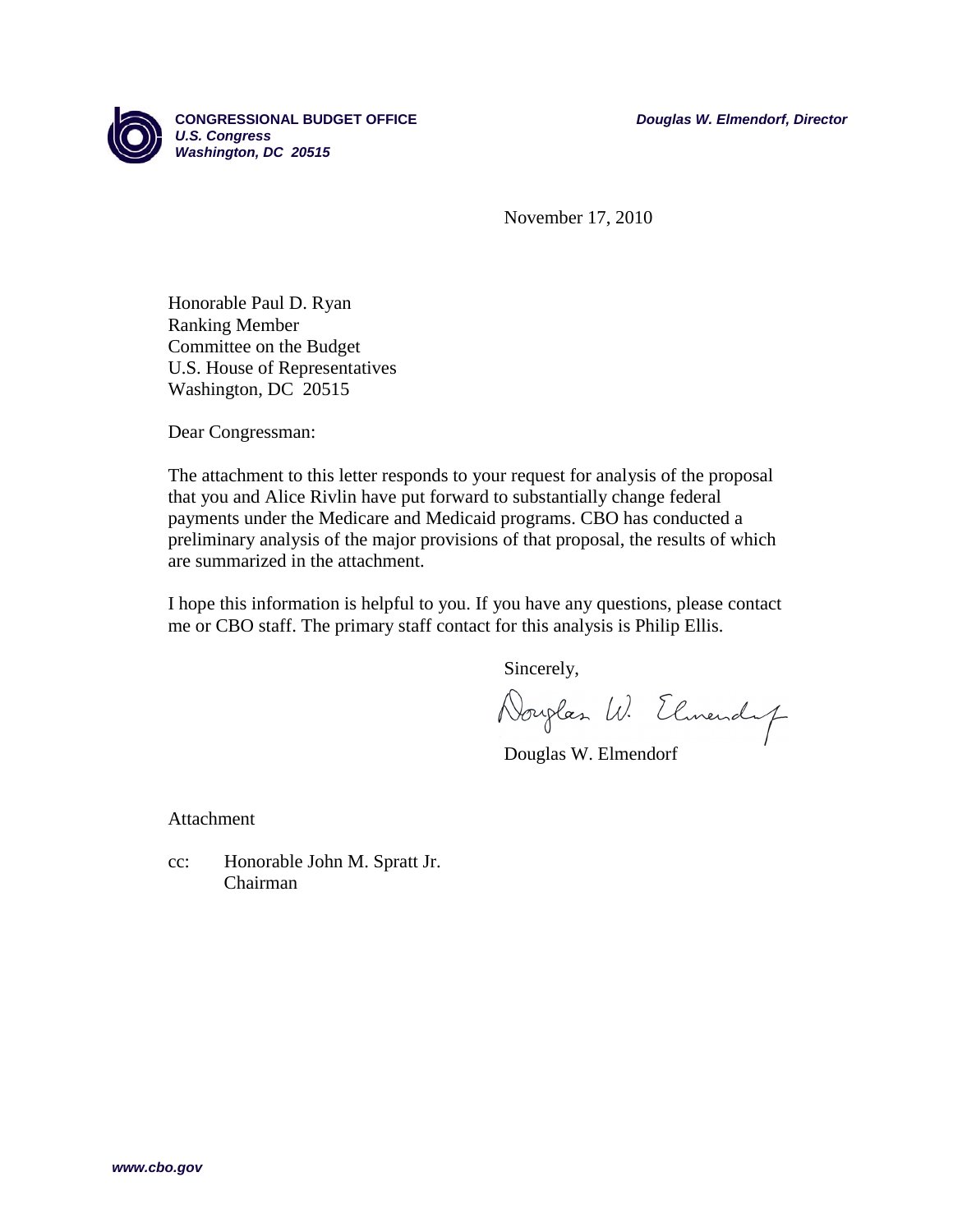Congressional Budget Office

# **Preliminary Analysis of the Rivlin-Ryan Health Care Proposal**

November 17, 2010

Congressman Ryan and his staff recently provided specifications for a proposal that would substantially change federal payments under the Medicare and Medicaid programs. Although an extensive analysis of that proposal is not feasible in the time available, CBO has conducted a preliminary analysis of its major provisions—the results of which are summarized here.

#### **Key Features of the Proposal**

#### MEDICARE

- People who turn 65 in 2021 or later years would not enroll in the current Medicare program but instead would receive a voucher with which to purchase private health insurance.
- Although the voucher system would not be implemented until 2021, the amount of the voucher would be calculated by taking the average federal cost per Medicare enrollee in 2012 (net of enrollee premiums) and growing that amount at the annual rate of growth in GDP per capita plus one percentage point.
	- o While the voucher program is being phased in, the voucher amount would be adjusted downward to reflect the fact that eligible individuals would be younger and less costly than the average Medicare enrollee.
- Affected Medicare enrollees who are also eligible for full Medicaid benefits ("dual eligibles") would no longer receive assistance from Medicaid with their Medicare premiums and cost-sharing; instead the federal government would establish a medical savings account for them and make an annual contribution to it. The amount of the contribution would be calculated by starting with \$6,600 in 2012 and growing that amount at the rate of GDP growth per capita plus one percentage point.
- Starting in 2021, the age of eligibility for Medicare would increase by two months per year until it reached 67 in 2032.
- Eligibility for the Medicare program would not change for people who are currently 55 or older; as a result, the average age and costs of enrollees remaining in the current Medicare program would increase over time. However, enrollee premiums under Medicare would be adjusted to equal what they would be under current law.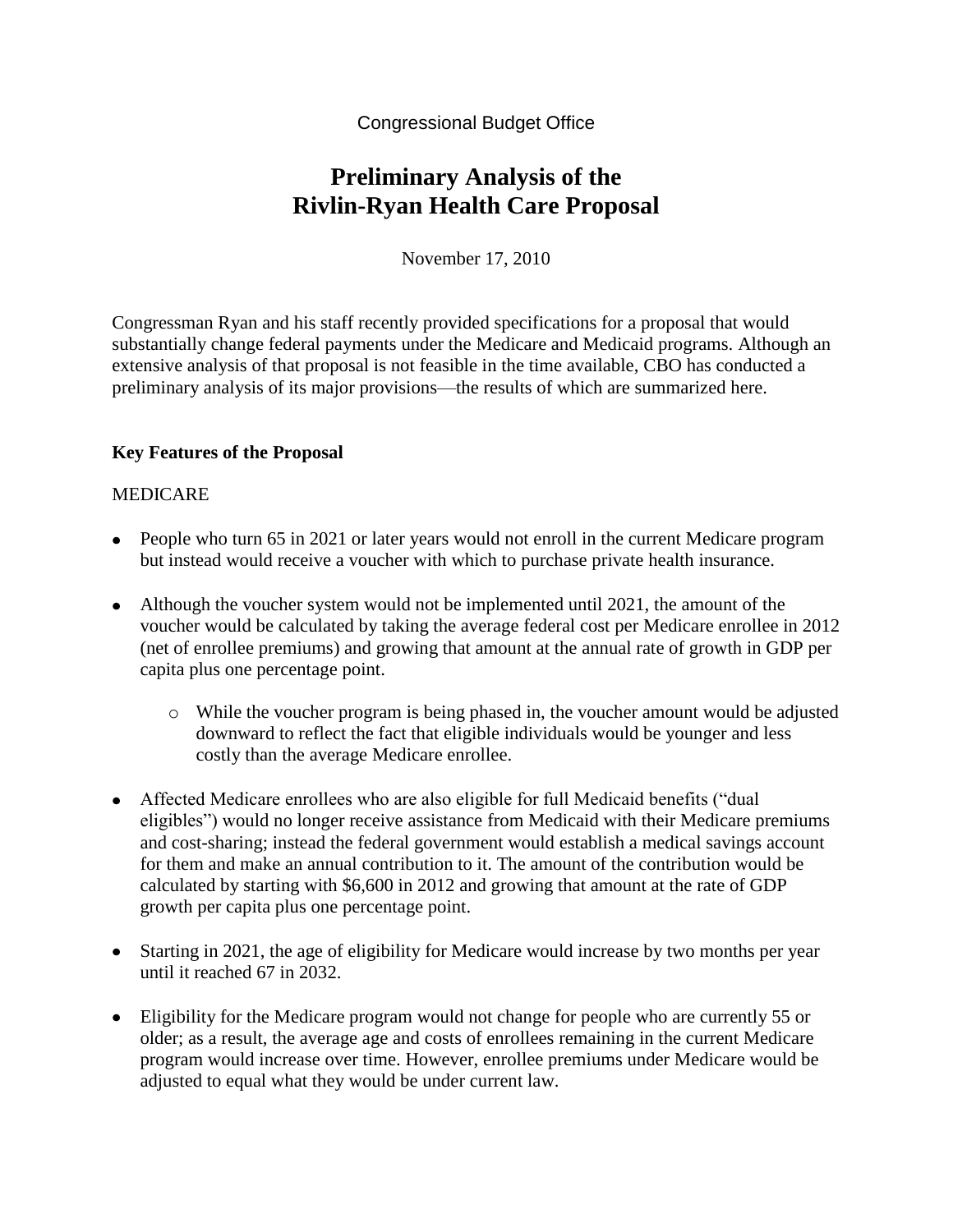- The proposal would modify Medicare's cost-sharing provisions and change the amount of the cost-sharing requirements that can be covered by supplemental insurance provided through Medigap policies. All of the amounts specified below are for 2013 and would be indexed in subsequent years to growth in spending per beneficiary for services covered by Parts A or B of Medicare.
	- o Cost-Sharing Rules Beginning in 2013, modify cost-sharing rules:
		- Establish a single deductible of \$600 for services covered under Parts A or B;
		- After satisfying the deductible, impose 20 percent coinsurance for all services covered under Parts A or B; and
		- Establish a catastrophic cap (zero cost sharing) after accruing \$6,000 in cost-sharing obligations for A&B services (the \$600 deductible counts toward the \$6,000).
	- o Medigap Changes Beginning in 2013, restrict Medigap coverage of cost sharing by:
		- Requiring the beneficiary to be subject to a \$500 deductible;
		- Requiring the beneficiary to spend at least \$2,750 before being subject to a catastrophic cap; and
		- $\blacksquare$  Limiting coverage of cost sharing between the deductible and a catastrophic cap to 50 percent of Medicare's cost-sharing requirement.

### MEDICAID

- Starting in 2013, the federal share of all Medicaid payments would be converted into a block grant to be allocated among the states. The total block grant would increase annually along with currently projected growth in the Medicaid population and with growth in GDP per capita plus one percentage point.
- The federal government would fund the incremental costs of the Medicaid expansion that was enacted in March through 2020 as under current law (CBO estimated that those costs would total roughly \$500 billion over that period); in 2021, those costs would be added to the block grant amount and the block grant would subsequently grow at the same rate specified above.

## OTHER PROVISIONS

- Several changes would be made to laws governing medical malpractice, including limits on noneconomic and punitive damages; those changes (and their effects on the federal budget) are described in CBO's [October 2009 letter to Senator Hatch.](http://www.cbo.gov/ftpdocs/106xx/doc10641/10-09-Tort_Reform.pdf)
- The CLASS program for long-term care insurance would be repealed. (Because the program will collect premiums in excess of benefits payments during the 2011-2020 period, repealing this provision would increase deficits during the first 10 years.)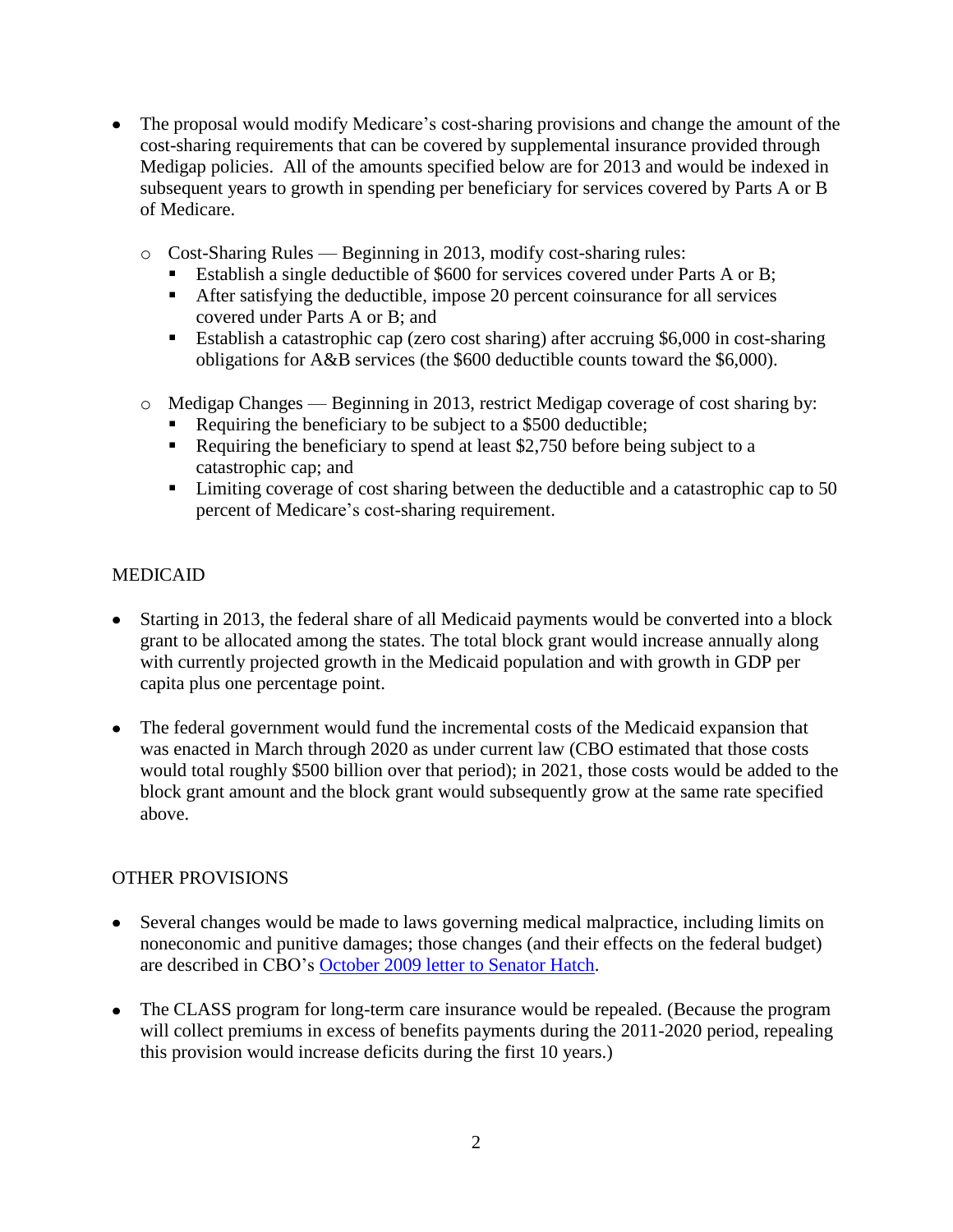#### **Preliminary Estimate of Budgetary Effects**

#### NEAR-TERM EFFECTS

- Several elements of the proposal would affect the federal budget in the 2011-2020 period: the changes related to medical malpractice; the repeal of the CLASS program; the changes governing Medicare's cost sharing and Medigap coverage; and the block grants for Medicaid.
- Overall, CBO estimates that those provisions would reduce federal budget deficits over the 2011-2020 period by about \$280 billion (rounded to the nearest \$10 billion); the total effect in 2020 would be a reduction in the deficit of approximately \$90 billion.

| <b>Provision</b>                                                                                                                                | <b>Change in Unified-Budget</b><br>Deficits, 2011 through 2020<br>(\$ billions) |
|-------------------------------------------------------------------------------------------------------------------------------------------------|---------------------------------------------------------------------------------|
| <b>Change Medical Malpractice Laws</b><br>Repeal CLASS Program<br><b>Modify Medicare Cost Sharing</b><br><b>Establish Medicaid Block Grants</b> | $-$ \$60<br>$+ $70$<br>$-$110$<br>$-$180$                                       |
| Total, Changes in Deficits                                                                                                                      |                                                                                 |

#### LONGER-TERM EFFECTS

- Over the longer term, CBO has developed two projections of federal spending—an "extended-baseline scenario," which adheres closely to current law, and an "alternative fiscal scenario," which incorporates several changes to current law that are widely expected to occur or that modify some current provisions that might be difficult to sustain for a long period. (For additional discussion, see CBO's June 2010 report entitled *[The Long-Term](http://www.cbo.gov/ftpdocs/115xx/doc11579/06-30-LTBO.pdf)  [Budget Outlook](http://www.cbo.gov/ftpdocs/115xx/doc11579/06-30-LTBO.pdf)*.) The projections for federal health care programs encompass Medicare, Medicaid, the Children's Health Insurance Program (CHIP), and outlays for subsidies to be provided through the new health insurance exchanges.
- Under the extended-baseline scenario, federal spending on those programs is projected to rise from about 7 percent of GDP in 2020 to about 12 percent of GDP in 2050. Under the alternative fiscal scenario, federal spending on those programs is projected to rise from about 7 percent of GDP in 2020 to nearly 14 percent of GDP in 2050 (see table below).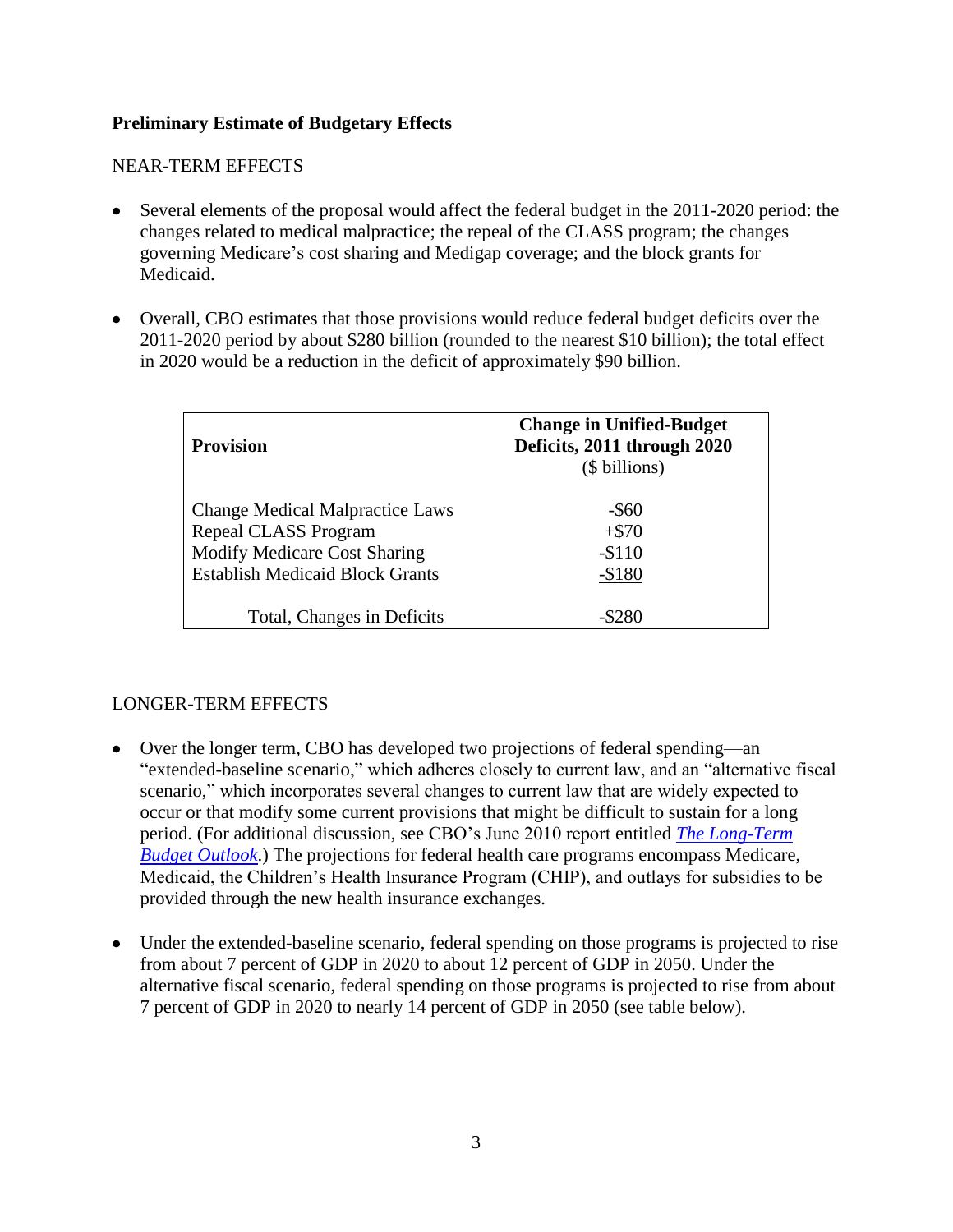## **Mandatory Federal Outlays for Health Care as a Percentage of GDP (rounded to the nearest ¼ percent)**

|                                                             | 2020           | 2030                   | 2040            | 2050            |
|-------------------------------------------------------------|----------------|------------------------|-----------------|-----------------|
| <b>CURRENT CBO PROJECTIONS</b>                              |                |                        |                 |                 |
| Extended-Baseline Scenario                                  | 7              | $8\frac{3}{4}$         | $10\frac{3}{4}$ | $12\frac{1}{4}$ |
| Alternative Fiscal Scenario                                 | $7\frac{1}{4}$ | $9\frac{3}{4}$         | 12              | $13\frac{3}{4}$ |
| Preliminary Estimate for                                    |                |                        |                 |                 |
| Rivlin-Ryan Health Care Proposal /a                         | $6\frac{3}{4}$ | $8\frac{1}{4}$         | $9\frac{1}{4}$  | 10              |
| <b>CHANGE IN FEDERAL OUTLAYS</b>                            |                |                        |                 |                 |
| Relative to Extended-Baseline Scenario                      |                | $-1/2$ $-1/2$ $-1/2$   |                 | $-2.1/2$        |
| Relative to Alternative Fiscal Scenario                     |                | $-1/2$ $-1/4$ $-2/1/2$ |                 | $-3\frac{3}{4}$ |
| NOTE: Components may not sum to totals because of rounding. |                |                        |                 |                 |

a/ Spending under the proposal would differ slightly under the two budget scenarios.

- Under the proposal, federal spending on those programs would be lower—slightly below 7 percent of GDP in 2020 and about 10 percent of GDP in 2050.
- Relative to the extended-baseline scenario, most of the savings under the proposal would initially come from Medicaid; by 2050, the savings would come about equally from Medicare and Medicaid.
- Relative to the alternative fiscal scenario—which incorporates more Medicare spending than the extended-baseline scenario—the savings would come about equally from Medicare and Medicaid in 2030 and would come primarily from Medicare in later years.
- The results are expressed here as rounded percentages of GDP both because of the difficulties that arise when comparing dollar figures over long periods and because of the greater uncertainty that attends to long-range estimates.

#### **Key Assumptions and Caveats**

- The estimates of changes in federal outlays provided here are highly uncertain, particularly for the longer term. That uncertainty largely reflects potential variations in federal spending under CBO's two scenarios for the long-term budget; under the proposal, federal payments would become more predictable (but could still vary significantly from the estimates).
- The estimates shown here are very sensitive to the growth rate specified for federal payments, particularly over the longer term, because of compounding effects.